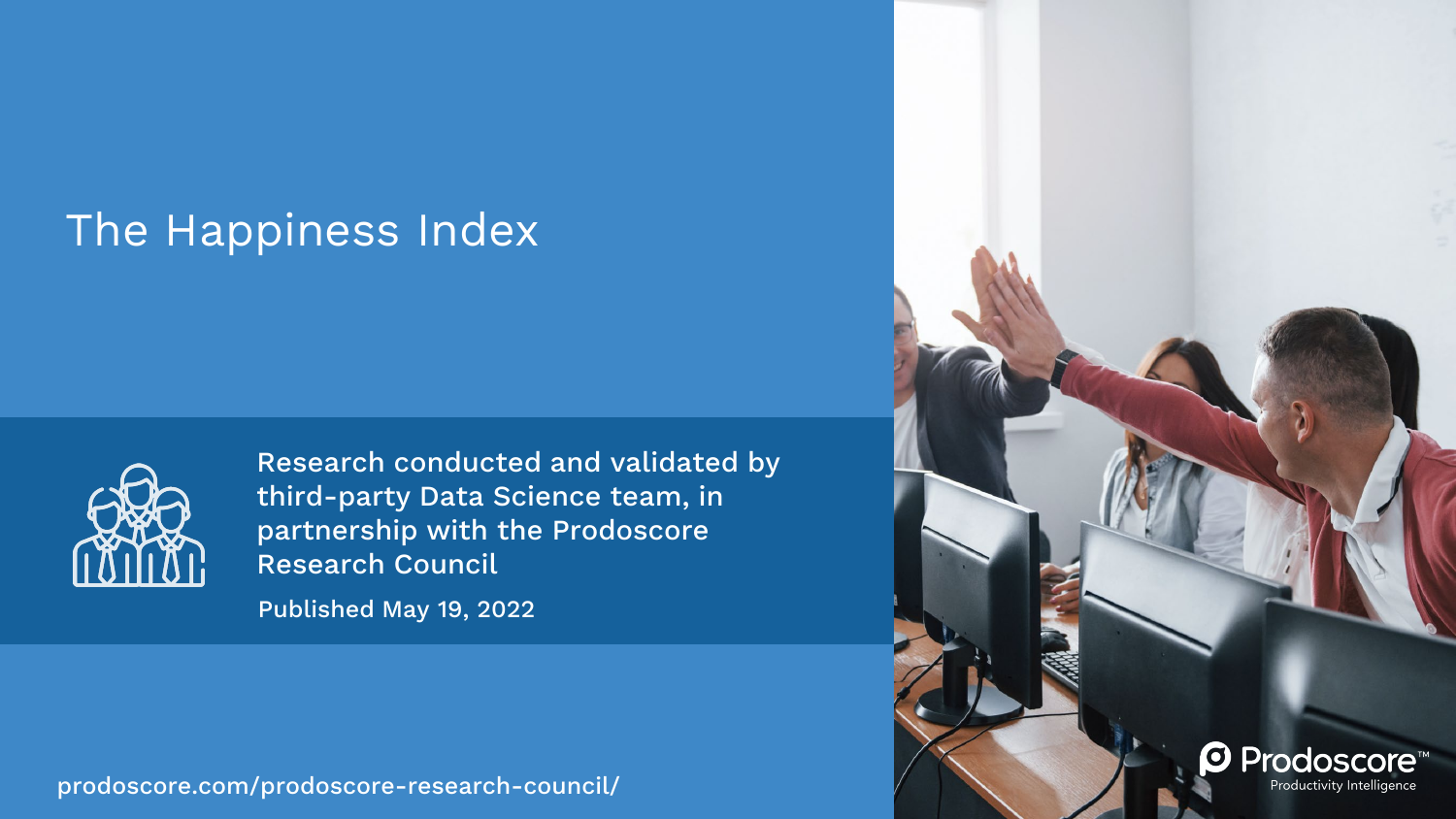## The Happiness Index

**Why?** To better understand the inner lives of employees

**What is it?** A metric that captures the effective ratio between the average number of positive to negative messages.

**How?** The model that helps generate the Employee Happiness Index was trained using over 10,000 curated chat messages from employees over a multi-year period. Document labeling was performed by the lead researcher with assistance from subject matter experts in the field of psychological wellbeing at Claremont Graduate University. Facial and Criterion validation was completed by the head researcher in collaboration with Prodoscore employees. Current categories include messages indicative of positive, negative, or neutral emotional sentiment.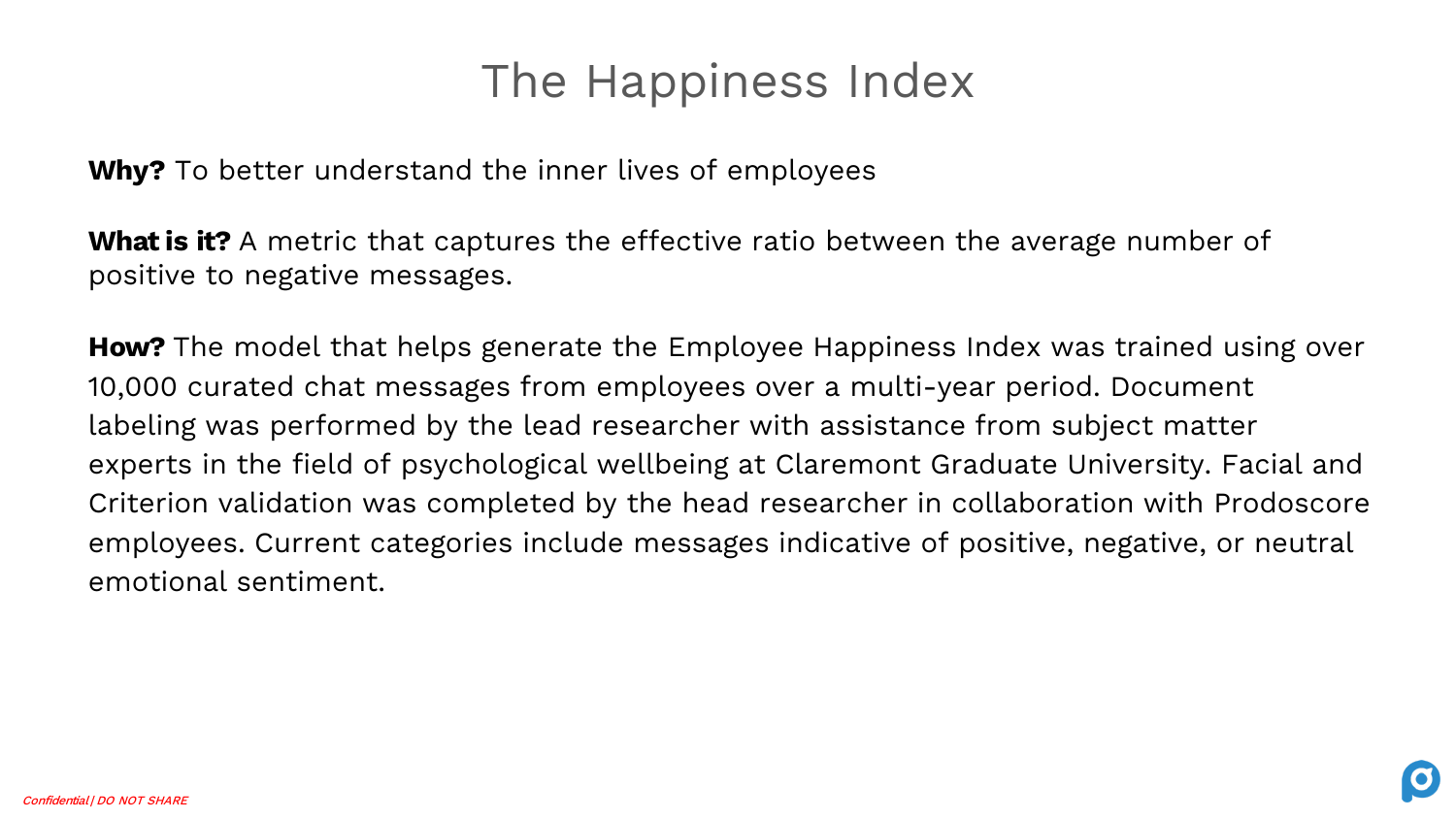# Calculating the Happiness Index



In this example, the higher the number appears, the more positive the employee's general communication.

Cutoffs are determined by the standardized weekly variation in Prodoscore Happiness Scores (2.17 in this sample).

 $\sigma$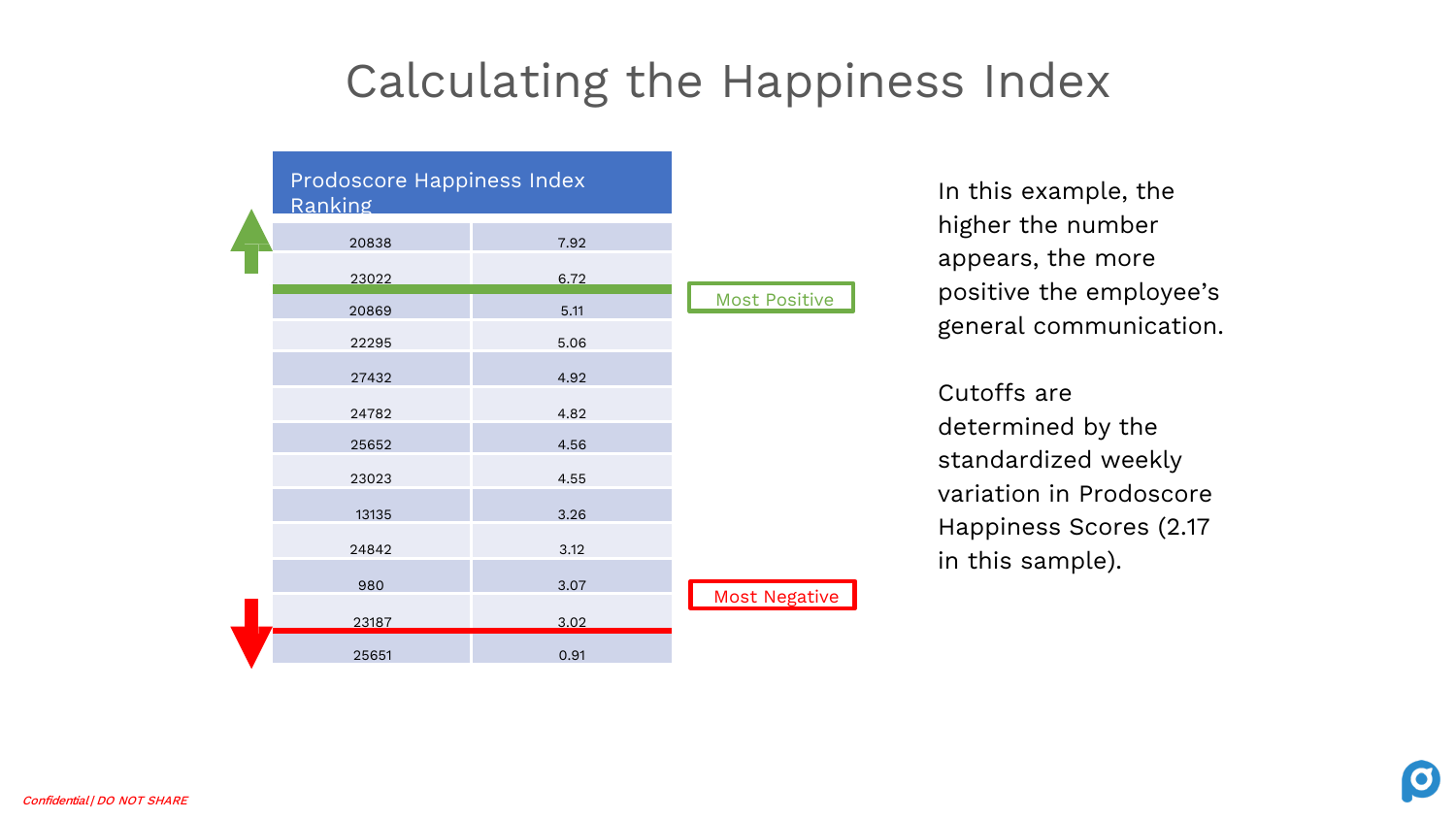# Calculating the Happiness Index

Employees with Happiness Indices above their company median tend to express more positive emotions in their communication when compared to employees below the company average. Using a dichotomous/median-split allows for meaningful comparison between employee groups and provides an opportunity to assess categorical changes in employee communication sentiment.

Employees classified as most "happy" are employees who have a Happiness Index score 1 standard deviation above the company average. Employees classified as least happy are employees who have a Happiness Index below 1.0 or a score that is one standard deviation below the company average. Employees with a Happiness Index below 1.0 tend to express negative emotion at a higher frequency than positive emotion when messaging others.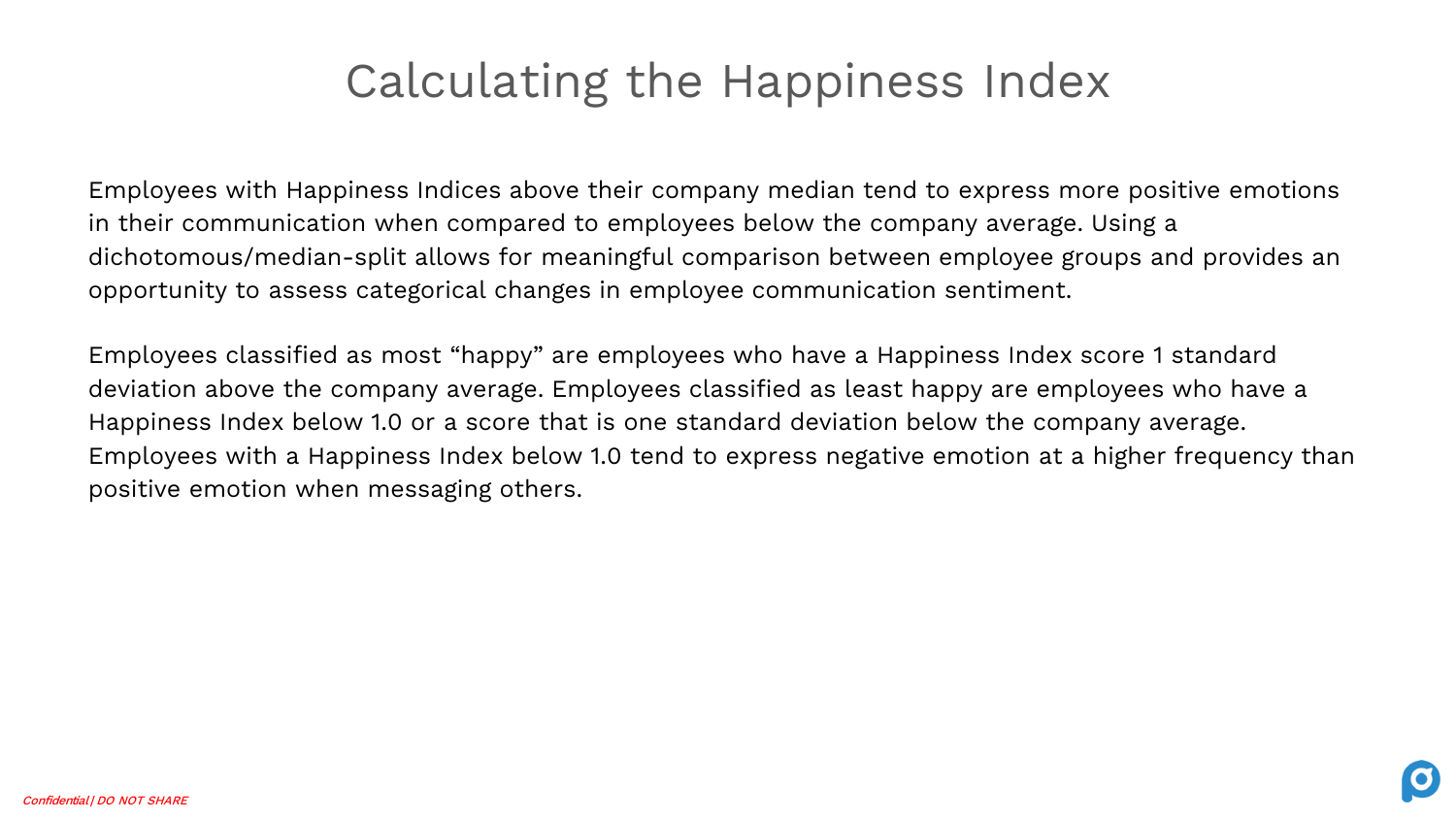### Training Corpus Validation

#### **Comparing The Employee Happiness Index Indicator to an Established NLP Library**

The results below in the biserial correlation table stand as a proxy convergent and discriminant validity test of the training corpus used in the Employee Happiness Index.

| Point Biserial Correlations Across the Entire Training Corpus |                                    |                                 |                                             |
|---------------------------------------------------------------|------------------------------------|---------------------------------|---------------------------------------------|
|                                                               | <b>LIWC</b><br>Positive<br>Emotion | <b>LIWC</b><br>Negative Emotion | <b>Training Data</b><br>Positive<br>Emotion |
| LIWC Positive Emotion                                         |                                    |                                 |                                             |
| LIWC Negative                                                 | $0.12*$                            | $-0.15*$                        |                                             |
| Emotion                                                       | $0.51*$                            | $0.37*$                         | $-0.35*$                                    |
| Training Data Positive Emotion                                |                                    |                                 |                                             |
| Training Data Negative<br>Emotion                             | $0.19*$                            |                                 |                                             |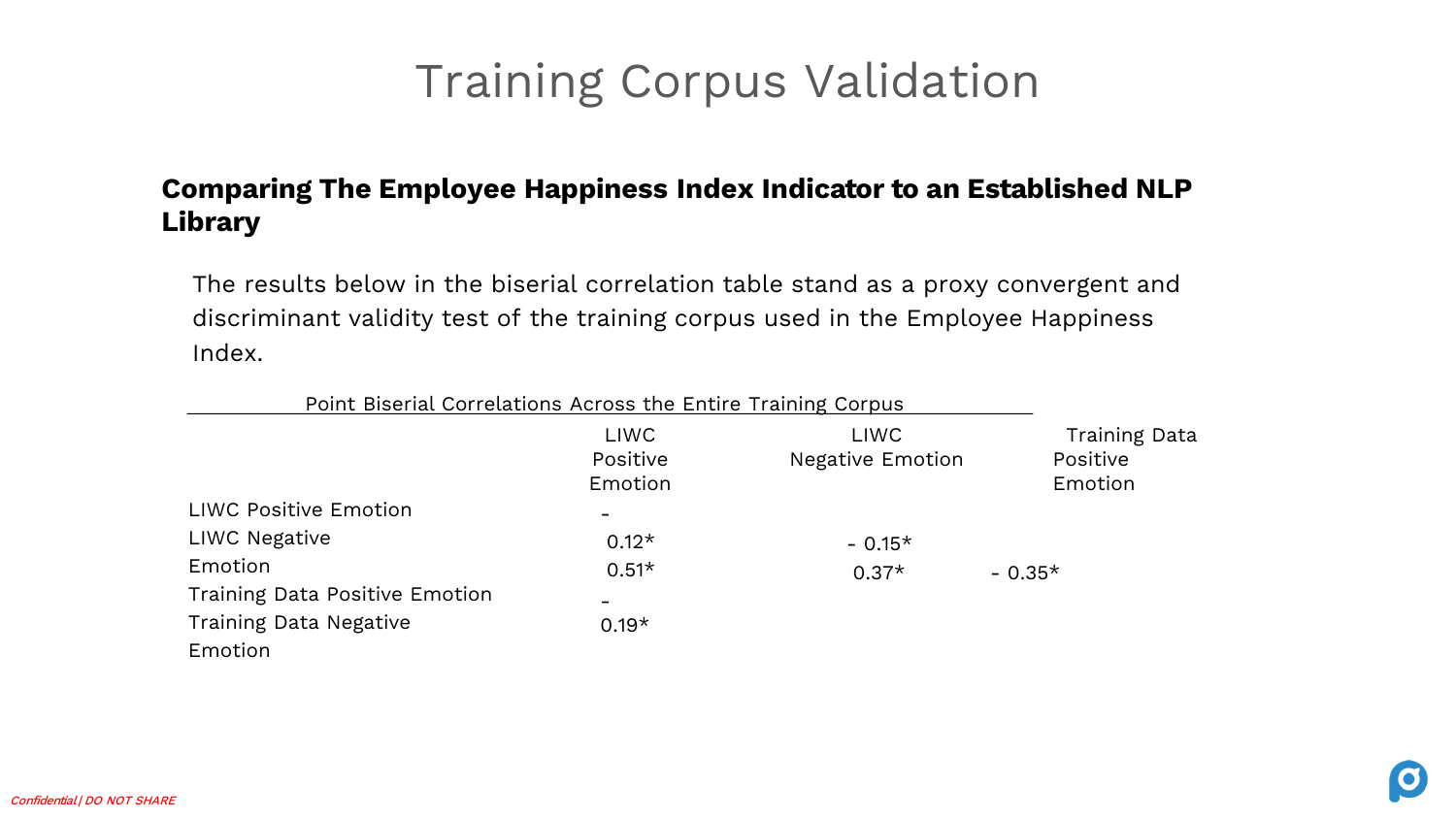# Training Corpus Validation

When comparing the Employee Happiness Index to the well established LIWC2015, I observed significant associations that trended in predictable patterns. Statements identified as positive by LIWC2015, demonstrated a significant positive correlation with statements labeled positive and a significant negative correlation with statements labeled negative in the training corpus. Statements identified as negative demonstrated a significant negative correlation with statements labeled positive and a significant positive correlation with statements labeled negative. The strongest relationships exists when comparing positive labels from the training corpus and LIWC2015 followed by comparing negative labels. Negative and Positive statements are not perfectly correlated (r = 1) as the training corpus contains neutral statements. Bing and NRC library results of the training dataset are available in the Appendix.

#### **LIWC2015 Limitations on Chat Messages**

The chart below highlights the classification issues with using dictionary-based approaches to NLP using LIWC2015. The following statements were assigned weight as an indicator of positive emotion by LIWC2015 despite have a negative charge.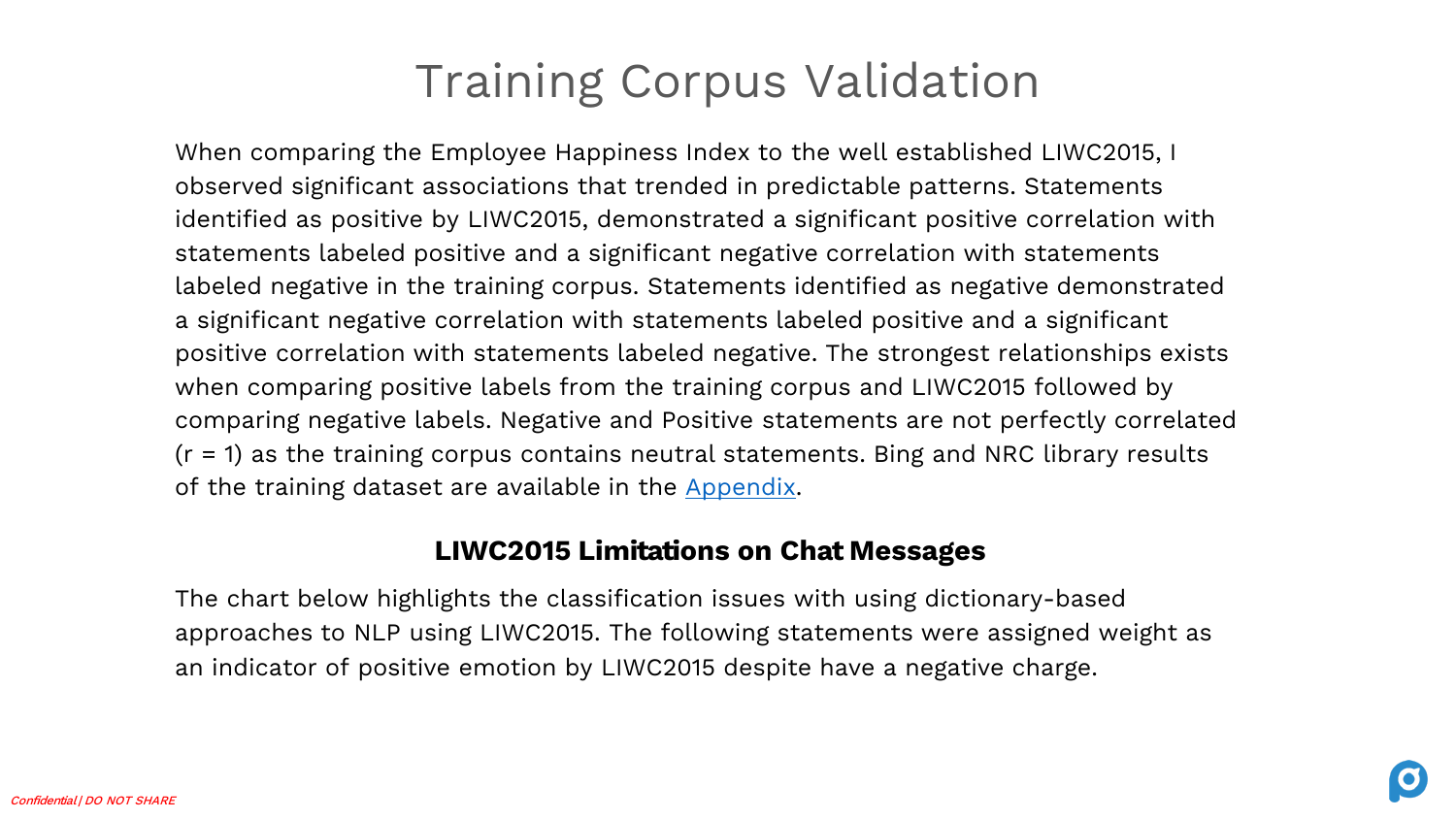# Training Corpus Validation

#### **Statements with 0 LIWC2015 Negative Emotional Attribution**

| "I met the XXXX team last week, not impressed" |  |  |  |  |
|------------------------------------------------|--|--|--|--|
| "wow bunch of bs is right im with you"         |  |  |  |  |
| "all didnt go well"                            |  |  |  |  |
| "Well this is a bust."                         |  |  |  |  |
| "this guy is a total joke"                     |  |  |  |  |
| "that's not fair"                              |  |  |  |  |
| "my brain subconsciously does not like him"    |  |  |  |  |
| "im not good with that"                        |  |  |  |  |
| "Not happy man!"                               |  |  |  |  |
| "I do not feel good"                           |  |  |  |  |

When assessing natural language generated by employees on chat programs, it becomes abundantly clear that employees express themselves differently than in other mediums such as email or journaling. The word forms and morphology of sentences vary, and the semantic differences necessitate the use of a pre-trained algorithm that is hyper- tuned towards the specific task of chat message analysis.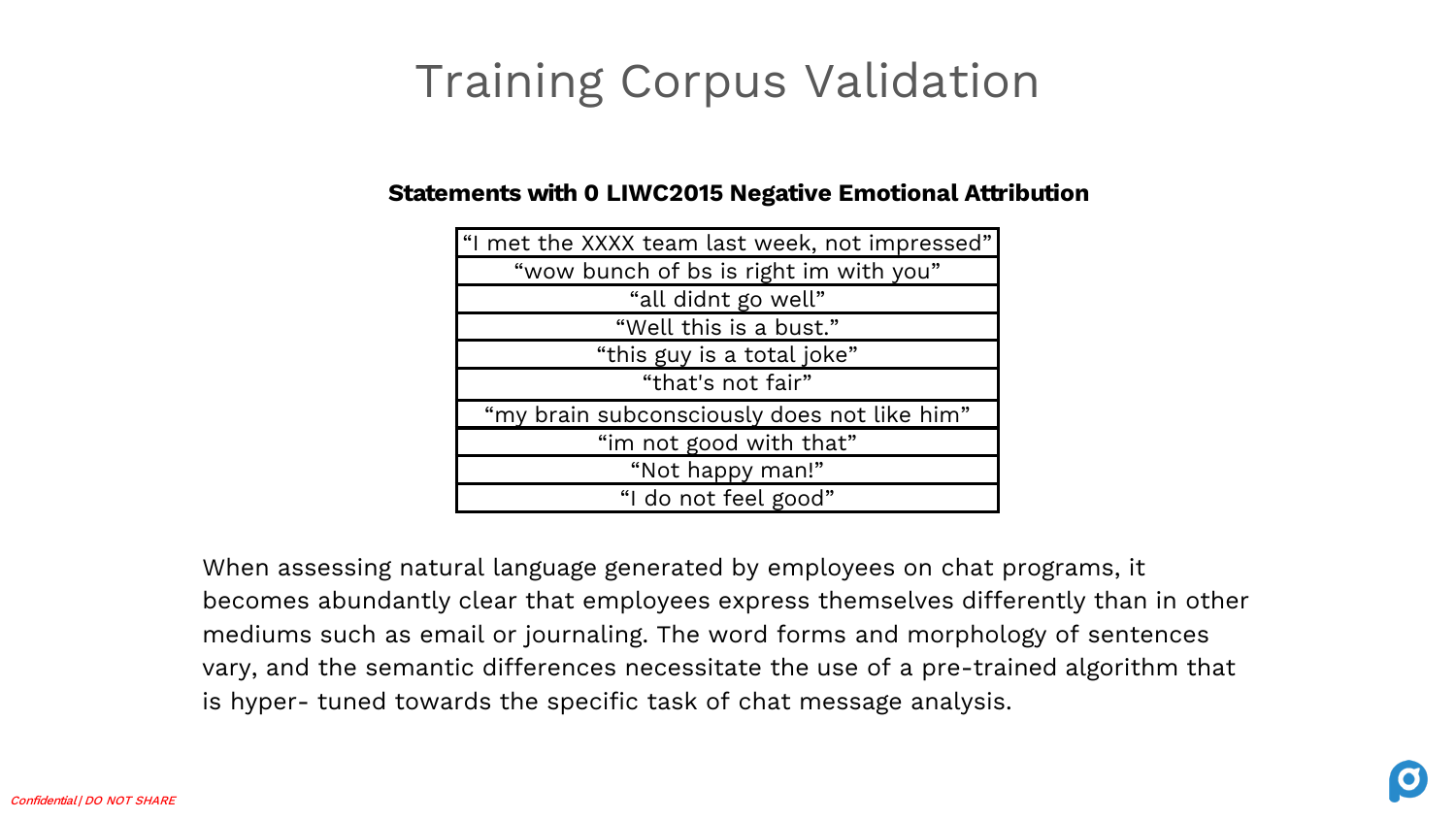# Model Training and Performance

#### **MODEL TRAINING**

With the package collection modules such as transformers, Pytorch in Python, a BERT-base cased model was loaded and trained to classify Prodoscore employee chat message data. Data was split 80/10/10 training, validation, and testing partitions for training with a working batch size of 64.

A maximum token length of 35 was chosen based on the range of tokens present in the training partition.

#### *Hyperparameters include*:

- 5 training epochs
- Crossentropy Loss
- A weight decay implementation of the Adam optimizer (AdamW)
- An adaptive learning rate that decays by a preset amount (gamma) for every epoch

*\*Please contact the primary researcher for more details regarding model hyperparameters*